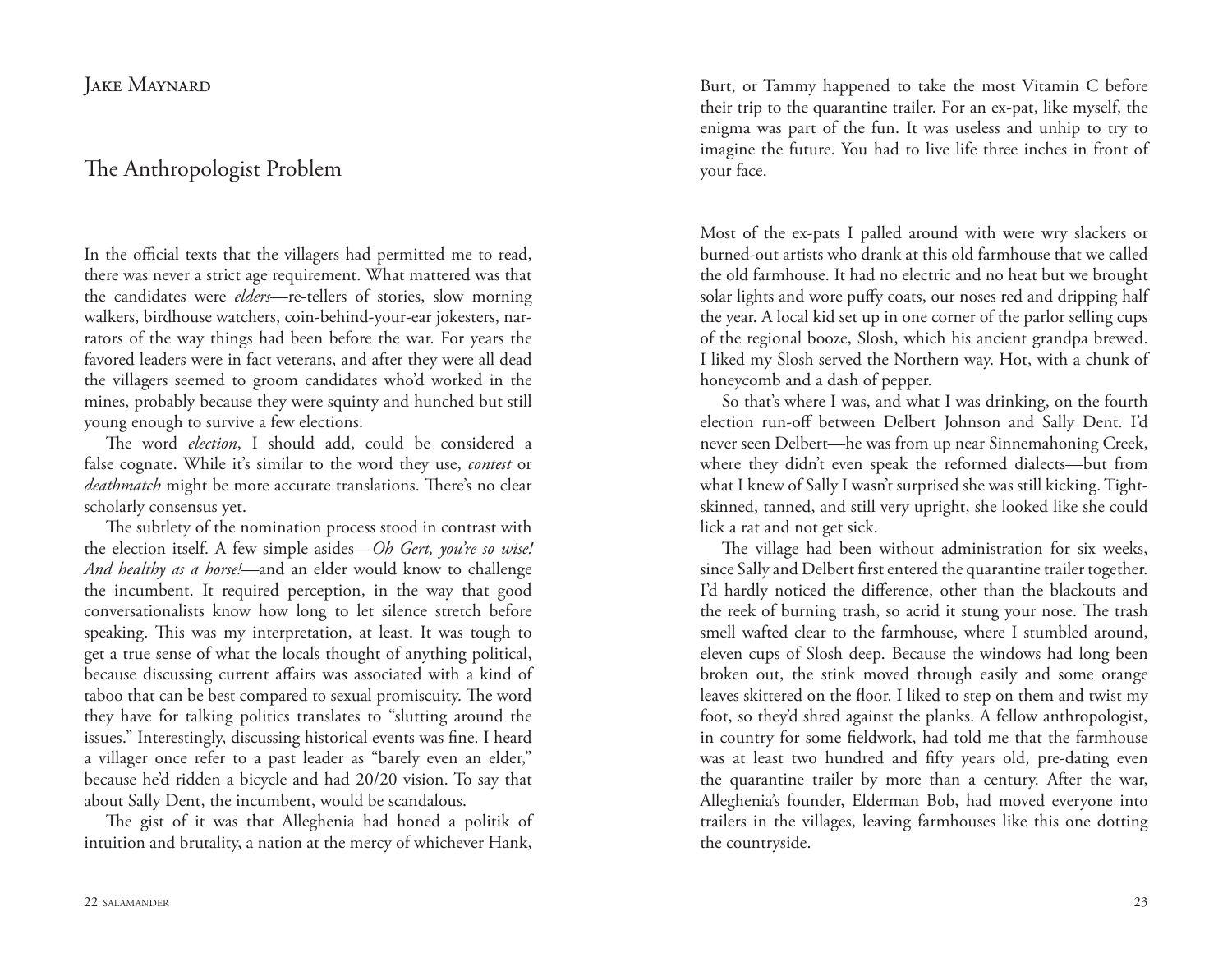Sometimes we paid local fiddlers to play at the farmhouse, but they were all at the ceremony, so the ex-pats filled the space with election chatter. I was talking with one of them, Kayleigh, a British social media manager that the village improvement coalition had recently trucked in to spearhead a campaign for dental health. She had the personality of a smartphone, smooth and bright. Her face was the same way, with symmetrical Chiclet teeth. Maybe that's why they hired her. I wanted very badly to kiss her all over.

Kayleigh was planning to go to the edge of the unveiling field and watch the villagers funnel out after the conclusion to the election. As foreigners, we weren't allowed in the corn spiral, but when I was new to Alleghenia I'd go to the field often to watch the parade. And sometimes, on weekends, I'd climb the hill on the south side of the village to see the view. The path within the cornfield coiled snakelike, concentric and tightening to the traditional doublewide trailer in the middle, the corn groomed to resemble the head of a snake, devouring it. Ultimately, because the nature of the election *required* quarantine, and because, like the villagers say, "what happens in quarantine stays in quarantine," I could never really finish my research.

"Are you planning to go?" I asked Kayleigh. "They don't let us see much."

"It's the energy of it I like." She had a voice like lithium.

I told her I'd go along and bought us hot Sloshes for the long walk.

For me, Alleghenia was only supposed to be temporary. I'd gotten a permit to do my dissertation fieldwork in the village, and some university funding to boot, but six months turned into a year, into two. The funding dried up. The fieldwork was all there, a hundred interviews and months of observation, but I could never make the pieces fit. Was the primary function of the unusual election process to assess strength, or build humility? Now, it'd been four years and all I'd learned for certain was Alleghenia was a cheap place for me to live, so cheap and so shameless, and I had a cushy job teaching Edited American English and a decent singlewide next to the river. Every year I stayed, it got a little harder to repatriate.

The villagers needed foreigners, but they didn't particularly like us. Intermarriage occurred occasionally, but when it did the ex-pats became locals fast, disappearing from the farmhouse and the fishing hole where we skinny-dipped in the summer. You'd see them after that occasionally at the market—the men with their flannel shirts, bushy beards and man-buns, or the women in their bright jumpers and asymmetrical haircuts. They'd make small talk, but that was the extent of it. Us ex-pats really had our own scene. The bohemians, the truth-seekers, the do-gooders, a few academics—we all intermixed and interfucked. There were bad breakups and constant drama. Something about being between cultures lends itself to broken promises. As far as I knew, Kayleigh hadn't been involved in any of that juice yet.

We walked the dirt road from the farmhouse to the village, kicking fallen acorns back and forth and swapping gossip. At the footbridge over Moccasin Creek, we stopped to spit from each side and silently curse our ancestors for continuing their bloodlines, as per the custom. With all of the villagers at the ceremony, the night was so quiet I could hear my saliva slap the black water. Kayleigh's, too. There was something vaguely erotic about it.

Just then somebody called "Hey" from down the road. "Wait up."

It was Henry, a fuckboy linguist brimming with research funding.

"Heading to the field?"

"Yes," I said, and stepped closer to Kayleigh.

"I wouldn't miss it," Henry said.

"Is this part of your research?" she asked him.

He said, "What isn't? I work in multiple fields of study. And of course social upheaval relates closely to linguistic shifts. So, who knows, tonight we may see the seeds planted of some new words, new metaphors. It's thrilling, no?"

"For sure," Kayleigh said, her warm cup of Slosh cradled like a baby duck in her hands.

Henry said, "In fact, there were profound language changes in Alleghenia in the generation after they decided to switch to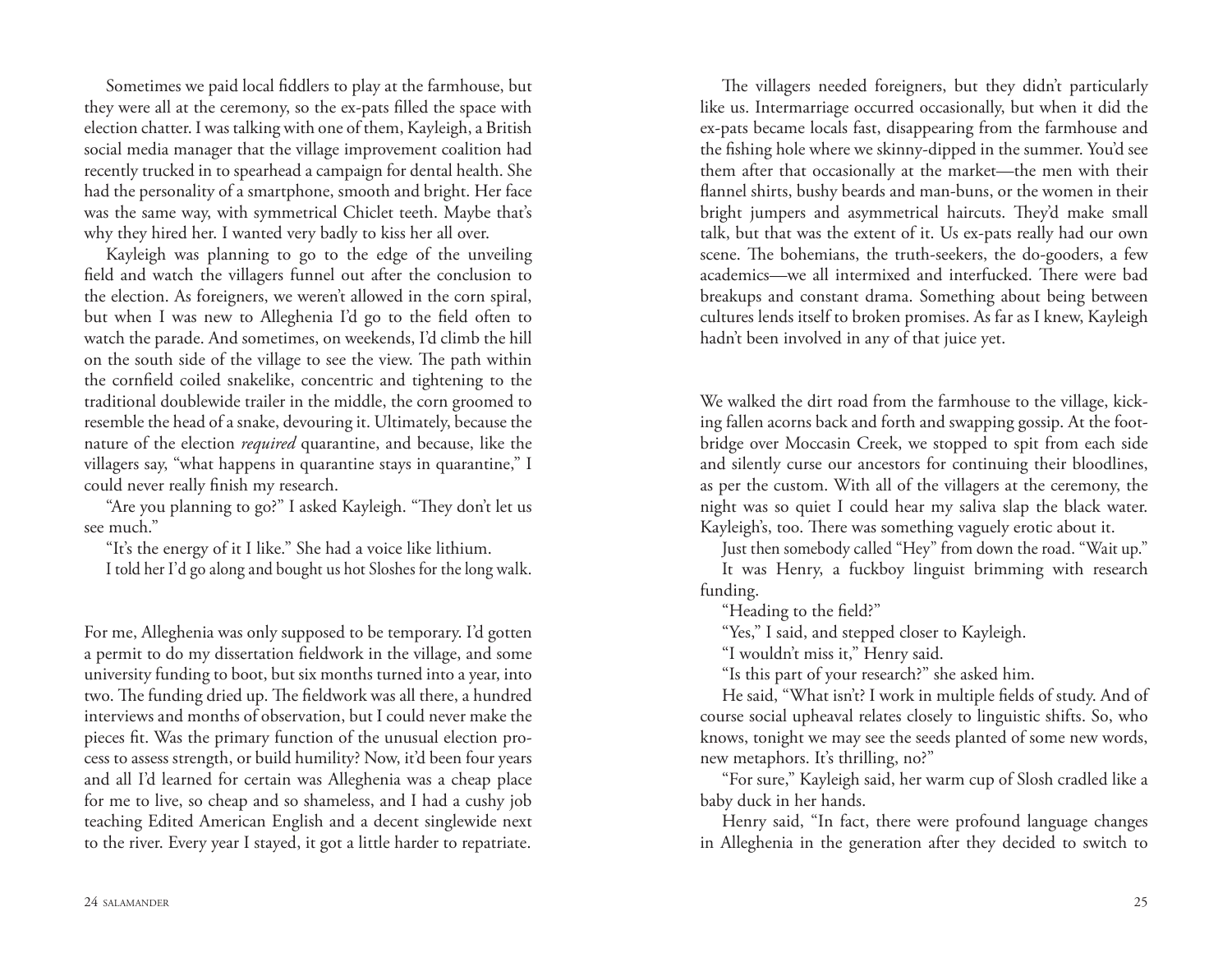bacterial elections, for example. So many of the metaphors had been viral in nature, and soon the villagers just had no context for them."

He bent down, grabbed a fallen leaf, and handed it performatively to Kayleigh. It was heart-shaped, coral-colored. Fuckboy bullshit.

"I take issue with some of that," I said. "The whole framing you have is off. The Alleghenians didn't *decide* to switch to bacterial inoculants. The international community strong-armed them."

"That's hardly my point."

"No, but it's mine. From the jump, you normalize cultural colonialism."

"Hey. I oppose colonialism." He glanced at Kayleigh. "I'm anticolonialist, obviously. But intervention saved a lot of lives, here and on the outside. That's not me, that's the scholarly consensus."

I stopped in the road, finished my Slosh, tossed the cup into the river (local custom), and mashed the honeycomb in my teeth. "You sound like a tankie, you know that."

He'd been talking to Kayleigh, even when he was talking to me, and now he made it obvious. "A tankie is the type of person to take the side of the tanks during unrest," he told her. I knew Henry wasn't a tankie, but I hoped that she didn't.

She said, "I know what a tankie is."

I said, "That's the kind of definition a tankie would give, Henry."

"Fuck off," Henry said. "You and your anthropologist problems."

"Pfft."

"You guys!"

We walked in awkward, hamstrung silence through the village with the trailer windows glowing, five candles in each. Leaves trilled the roadside. The burning trashcans flickered, tentacles of fire rising from the tops. Eventually dogs came out from under the trailers to sniff us. Kayleigh stopped to pet a floppy-eared hound. I watched her as she looked over her shoulder to make

sure that Henry passed. Then she doubled back toward me, just a few steps. We sagged back; he kept his pace. I'd played my card and it was working.

The villagers had hung lanterns from the trees (the power was out, again) and everything felt cinematic and strange, a funhouse version of the *National Geographic* photo series of Alleghenia I'd seen as a kid. The long brown ridges, like corrugated tin. The riverside fields where tackle football was still legal. The ore carts, the countless dogs, the barn-wood coffee shops where locals bartered with *actual* cash. My parents had been livid when I'd told them this was where I would do my fieldwork. With my immune system?

"It's just over the mountains," I'd said. "We're still practically one society."

The newbie magic had lasted three days. Then, I got sick from the water and nearly shat myself to death. It happens to everyone on arrival. Ex-pats used to call it The Great Purge, but that became culturally insensitive, so now we called it The Internal Revolution. It took me two months to recover. By that time, Alleghenia had started to feel like home.

"So what happens if they're both still alive?" Kayleigh asked.

"Well, the tradition is usually thought to be twofold, in terms of purpose: ensuring a leader of strength and humility."

"What's with the lecturing? You can talk to me without lecturing."

"Sorry," I said. "Your guess is as good as mine. They don't really have any other cultured bacteria to try. They could double up, maybe. In one of the early books, there's a reference to throwing candidates in the river, but the translation's disputed, and the water's too low anyway. My fear? They're going to push for a return to viral elections and the UN suits are going to freak and enact some travel ban, which will force us in or out. To be honest, viral elections scare the shit out of me. But I guess it's not my country."

"The ex-pat conundrum. It's privileged to have an opinion, and privileged to shut the fuck up."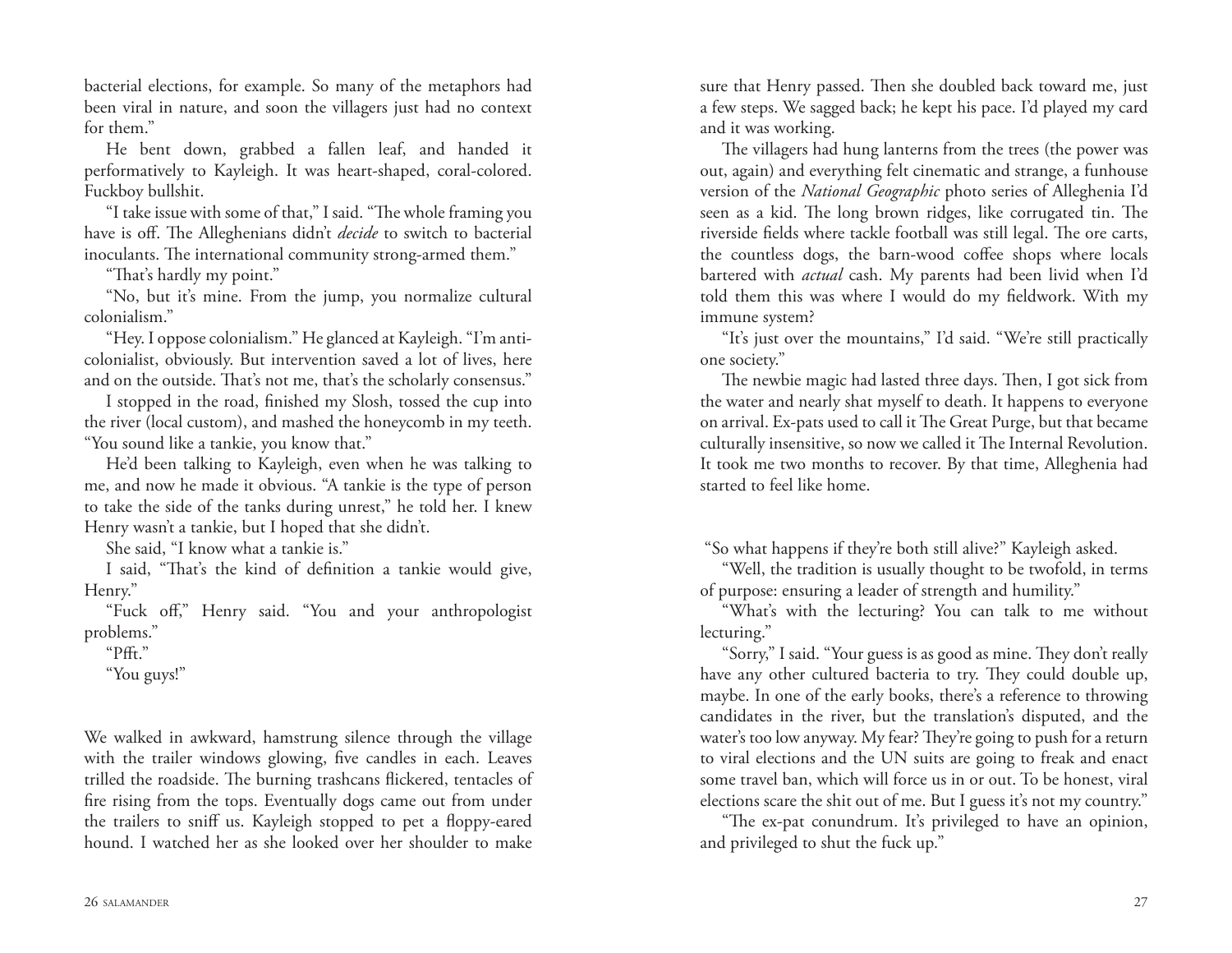"Neither in nor out. It's such a convenient catch twenty-two."

"I hate to admit it," she said. "But I love it. Social engagement is exhausting."

"When did you learn to read minds?"

"Psst."

We were almost to the unveiling field at the edge of town. I could hear the fiddle music, the children singing their high and lonesome melodies. We passed the library trailer and school trailer and some coffee stands and the healing trailer, two snakes circling a miner's pickaxe on the sign out front. I took a big breath and reached for her hand.

I said, "Kayleigh. You know I'm into you, right?"

She pulled her hand away. "No shit, Jake. I'm the new girl."

By the time we reached the check station, Henry was already through the turnstile, standing in his PPE at the field's edge. He waved at Kayleigh with a big rubber mitten. His undying confidence in himself really was inspiring.

The setup was half-assed, like usual: a wave of ancient stanchions led to a pop-up shelter with a UN logo on the tarp roof, underneath which a noisy generator powered the makeshift lab. The UN monitor was named Kellen, a lanky British guy who smuggled in his own booze whenever he came to town. Sometimes, we'd barter. "Jake," he said. "How's the research coming?" He swabbed my nose until my eyes welled.

"You know," I said, sniffling. "It's slow. Very slow."

"It's been what, three years?" He dropped the swab into the machine. It resembled a printer with a toilet lid on the top.

"About." It'd been almost that long since I looked at my files. The machine beeped three times and a bright green OKAY appeared on the screen. I handed him my papers, which he stamped without looking.

"Still doing the full PPE?"

"Yeah," he said. "It's just a legacy law at this point. But hey, compromise is king."

"I thought the UN was king."

He flipped me off and asked, "Aren't you going to introduce us?"

"Oh," I said. "This is Kayleigh. She does outreach for the village."

Kellen said, "Outreach for the village. Sounds like the beginning of a very inappropriate joke." He swabbed her and stamped her papers and said he hoped to see her at the farmhouse tomorrow; he'd love to hear more about her work; he had some nice gin she might like; they could swap stories about Britain; she had very lovely teeth.

We crossed the turnstile, the first chrome thing I'd seen in a year, where we unbagged and donned our white PPE—gowns, gloves, goggles, gas masks with their long spooky trunks—and walked the dirt track to the field's edge, where the corn spiral started at an enormous arch made of deer antlers, thousands of them interlocked, slathered red with river clay by the village kids. Why didn't I bother with the ceremonies anymore? Lately I'd been thinking that maybe I understood Alleghenia less than I had a few years ago, that I was getting farther from the culture instead of closer. Why the children, why the clay? Most days now, I just shrugged and went on with my life. It's not that I objectively knew less; it was that I thought less. The little differences between my old way of life and theirs, the ones I'd once been so attuned to, had all slowly slipped from my consciousness.

"I wonder why they paint the arch," I said.

"What?!" The masks got in the way.

"The arches. Why the paint?"

"Maybe because it looks nice!" she yelled.

"Maybe!"

There were ten other visitors near the arch. The torchlights reflected back on our white gowns, each of us glowing orange like old-fashioned deer hunters, flames glinting in our goggles, our masks drooping, elephantine and macabre. The tradition had been rendered so much more bizarre with the PPE mandate. It had become cloaked, impersonal, animalistic. And the significance felt different. Now, the villagers didn't share the risk of infection in the same way. Now, it was the two candidates, feverish and swollen,